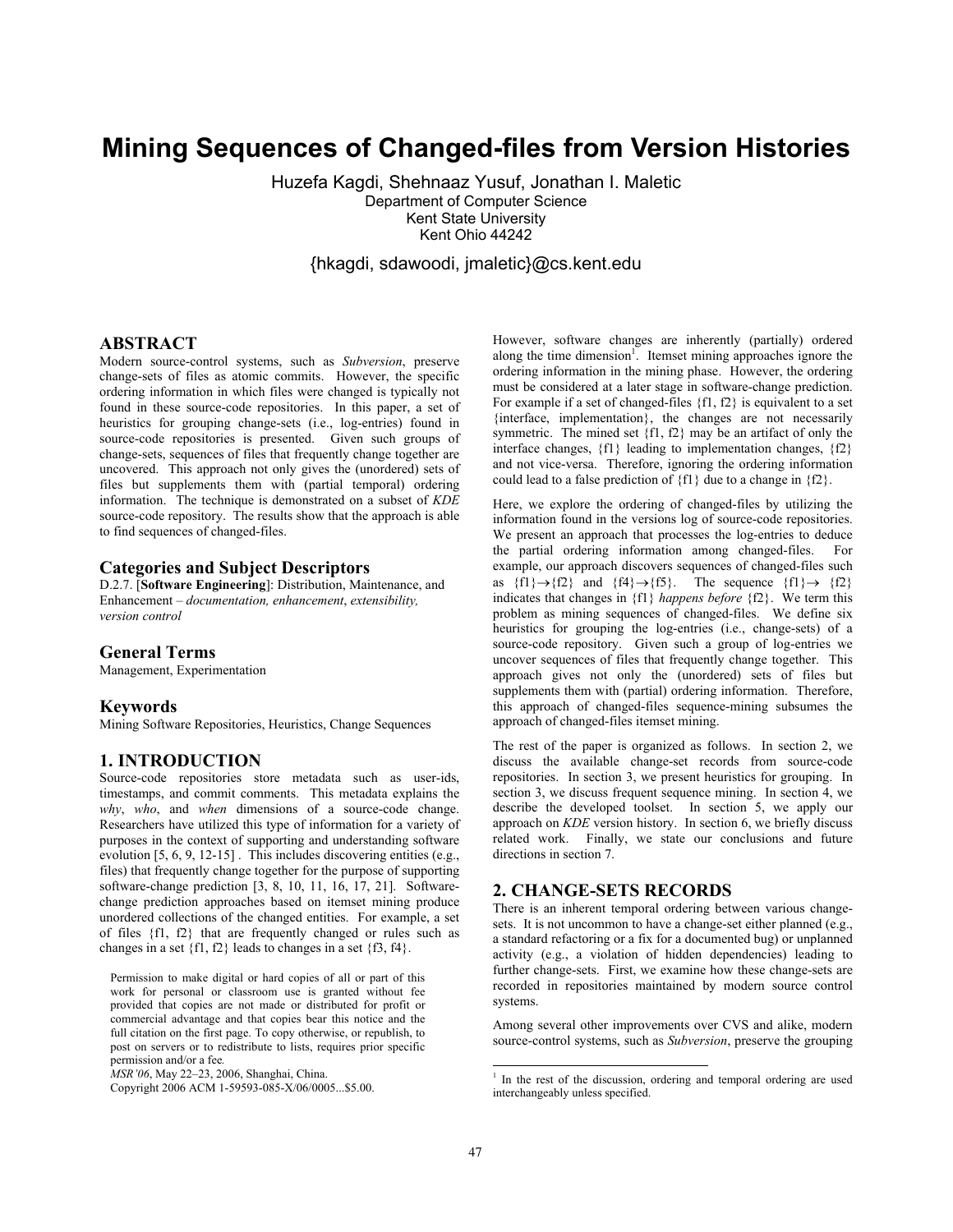of several changes in multiple files to a single change-set as performed by a committer (i.e., an atomic commit). Versionnumber assignment and metadata are associated at the change-set level and recorded as a *logentry*. As shown in Figure 1, a changeset is stored as a single logentry. *Subversion*'s log-entries include the (structured) dimensions *committer*, *date*, and *paths* (i.e., files) involved in a change-set. As shown in Figure 1, each logentry is uniquely identified by a *revision* number. There is no temporal ordering between paths *khtml\_part.cpp* and *loader.h*. Clearly, the logentry alone is insufficient to give the temporal ordering of the files involved in a change-set. However, there is a temporal order between change-sets. Change-sets with greater revision numbers occur after those with lesser revision numbers. Therefore, we can utilize the ordering of change-sets to determine ordering of files.

A straightforward approach is to exhaustively list all the sequences of the changed-files. For example, if a change-set {f1, f2} occurs before {f3. f4}, the possible changed-file sequences are  ${f1} \rightarrow {f3}$ ,  ${f1, f2} \rightarrow {f3}$ , and so forth. However, this leads to two major issues: 1) sequences that may not be useful for software evolution tasks such as change predication (i.e., false positives) and 2) examination of combinatorial explosion of changed-file sequences. Notice that the atomic commits are serialized. The temporal order in which log-entries appear in the log files is at discretion of a version-control system. As a result successive logentries may be unrelated in the context of changes performed in the files. Therefore, it may result in meaningless changed-file sequences.

In an effort to avoid reporting of meaningless changed-file sequences, we define heuristics for grouping "related" changesets. Furthermore, given such related change-sets, we employ sequence mining to effectively deal with the combinatorial explosion of search space.

## **3. CHANGE-SET GROUPING HEURISTICS**

The heuristics are driven by grouping of log-entries based on the dimensions committer, date, and the paths as discussed below.

*Time Interval* - Change-sets committed in the same time-interval are related and change-sets committed in different time-intervals are unrelated. This helps define ordering on the change-sets in the same time-interval. Therefore, all the change-sets (i.e., log-entries) committed in a given time duration are placed in a single group. The sequences of files found using this heuristic implies that if a file is modified in a sequence on a day, the following (preceding) files are modified on the same day.

*Committer* – The change-sets modified by a committer are related and the change-sets modified by different committers are unrelated. This defines an order on the change-sets by a committer. Therefore, all the change-sets (i.e., log-entries) committed by a given committer are placed in a single group. The sequences of files found using this heuristic implies that if a file is modified in a sequence by a committer, the following (preceding) files are modified by the same committer.

*File* – Change-sets involving a particular file are related. This defines ordering on the change-sets by a particular file. Therefore, all the change-sets (i.e., log-entries) committed in which a given file is involved are placed in a single group. The sequences of files found using this heuristic establishes a temporal position of a file in the sequences of changes with other files.

Joins of the above heuristics lead to further groupings of changesets. For example, the join of heuristics Committer and File implies committers typically do not work on a same change-set. However, committers may work on the same file in different time intervals. This defines an order on the changed-files by a committer in a time interval. The sequences of files found using this heuristic implies that if a file is modified on a day by a committer, the following (preceding) files are modified on the same day by the same committer.

```
<?xml version="1.0" encoding="utf-8"?> 
<log>
   <logentry revision="438663"> 
     <author>kling</author> 
     <date>2005-07-25T17:46:20.434104Z</date> 
    <paths> <path action="M">khtml_part.cpp</path> 
        <path action="M">loader.h</path> 
     </paths> 
    <msq> Do pixmap notifications when 
         running ad filters. 
    \langle/ms\alpha\rangle </logentry> 
\langle /log \rangle
```
#### **Figure 1. A Snippet of kdelibs Subversion Log**

These heuristics are the first step towards mining sequences of changed-file sets. Heuristics helps us to define a logical grouping of change-sets but does not directly give the order in which files were changed within a given change-set. In the next section, we describe our approach of mining frequent sequences of changedfiles from grouped change-sets.

#### **4. MINING CHANGED-FILE SEQUENCES**

The problem of mining sequences of changed-files is an instance of mining frequent sequences of items. We first give definitions of a sequence and the problem of frequent sequence mining. Then, we show the reduction of our problem to the problem of mining frequent sequences.

A frequent-sequence is made up of (ordered) elements. Each element is made up of (unordered) items. The ordering of elements imposes a partial order on the items. For example, the frequent sequence  ${f1, f2} \rightarrow {f3, f4} \rightarrow {f5}$  is made up of 3 elements and 5 items. It indicates that the element  ${f1, f2}$ happens before the element  $\{f3, f4\}$  and the element  $\{f3, f4\}$ happens before the element  ${f5}$ . However, the happens before relation between items f3 and f4 is unknown in the element {f3, f4}. Therefore, a frequent-sequence establishes both the ordered and unordered relationship between items.

The problem of finding frequent sets of sequences is formally defined as given a set of items,  $\alpha = \{i_1, i_2, \ldots, i_m\}$ , and a set of transactions,  $\tau = \{T_1, T_2, \ldots, T_n\}$ , find all the sets of sequences, *S*  $= {S_1, S_2, ... S_o}$ , that co-occur in at least a given number (or percentage) of transactions i.e., it satisfies a given minimum support,  $\sigma_{min}$ . Each Transaction contains an ordered list of events and is identified by an unique id,  $T_i = (tid, \varepsilon)$  where  $\varepsilon = [E_1, E_2, E_3]$ *….,*  $E_p$  |  $\forall_{i,j} E_i \rightarrow E_j$  and  $\rightarrow$  is a given ordering relation on events. Each event contains a set of items and is identified by an unique id,  $E_i = (eid, \subset \alpha)$ . Each sequence is defined as an ordered list of elements (i.e., itemsets),  $S_I = [I_I \rightarrow I_2 \rightarrow \dots \rightarrow I_p] \mid \forall I_i \subseteq \alpha$ ,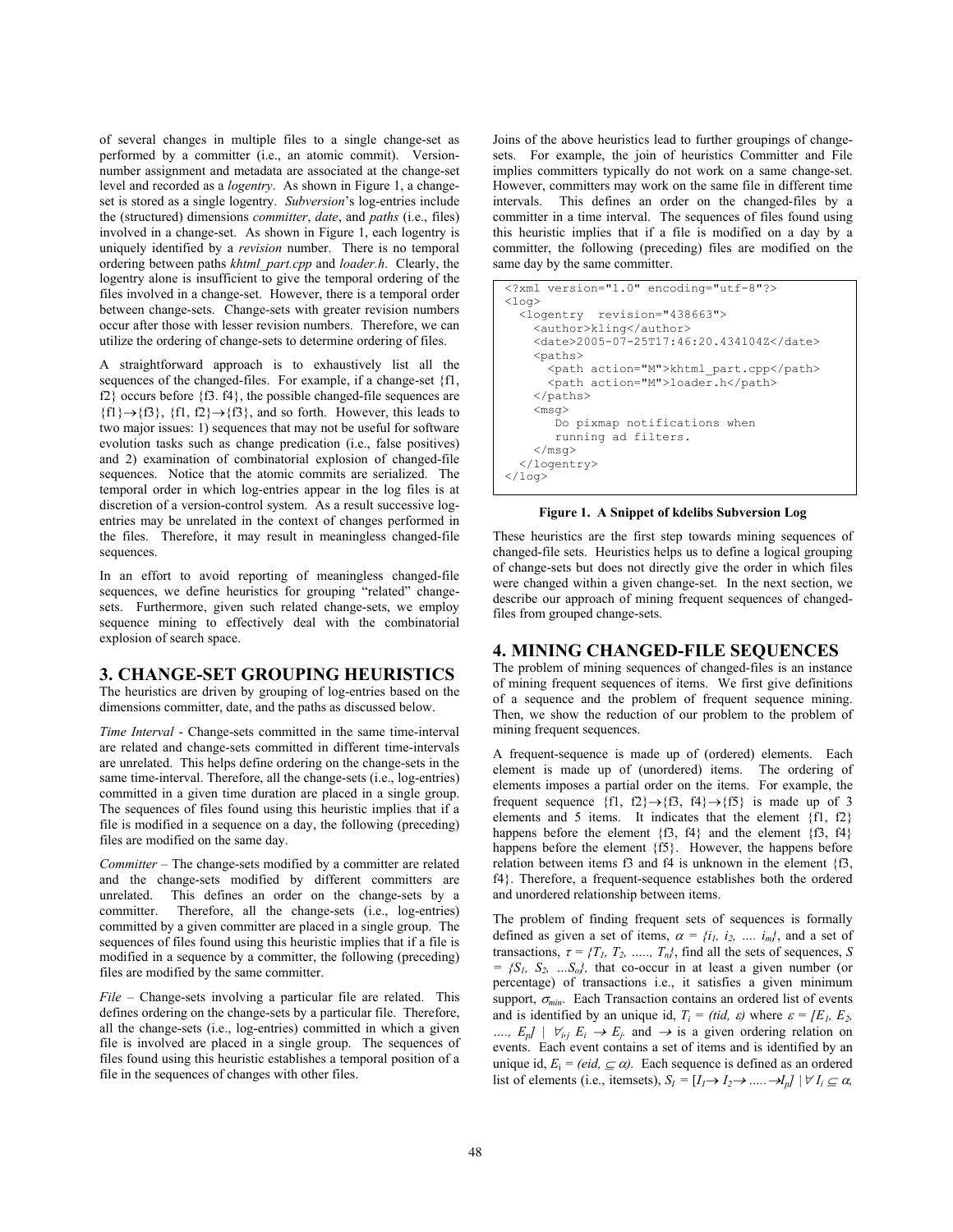and each member of an element,  $i_i \in I_i$  is defined as an item of a sequence. A mined sequence  $S_i$  is called a *frequent sequence*. A sequence consisting of k items is referred to as a *k-sequence*. The number (or percentage) of transactions in which a sequence occur is known as its *support* (*frequency*).

The problem of frequent-sequence mining was introduced by Agrawal [1]. A number of algorithms for frequent-sequence mining are proposed. Their discussion is out of the scope in this paper. The reduction of our problem of mining sequences of changed-files to that of frequent-sequence mining is straightforward. Here, we have a set of transactions,  $\tau$ , mapped to the grouping of change-sets formed by the application of a heuristic on the log-entries, events  $E_i \rightarrow \dots \rightarrow E_j$  in each transaction, *Ti*, maps to the change-sets ordered by revision numbers. Following this reduction, the solution to the frequent-sequence problem, *S,* gives the solution to the frequent changed-files sequences.



**Figure 2. Tool-Chain for Mining Frequent Changed-files** 

#### **5. MINING TOOLSET**

We developed *svn2inseqs* and *sqminer* to process Subversion logentries and mine the sequences of changed-file. The tool-chain is shown in Figure 2. The overall process is: 1) use the *svn log* command to produce the log-entries in XML format, 2) use *svn2inseqs* to apply a grouping heuristic on the log-entries and obtain the input transactions and events, and 3) finally, use *sqminer* to find the sequences of changed-files. In the following sections, we expand on phases 2 and 3.

#### **5.1. Log-entries to Input-Transactions**

Six grouping heuristics, *date (time interval)*, *author<sup>2</sup> (committer)*, *file*, *author-date*, *author-file*, and *date-file* are implemented as *XSLT* programs. The *Python* script *svn2inseqs* takes as input the log-entries such as the one shown in Figure 1 and a *XSLT* grouping heuristic, and transforms the log-entries to the corresponding input transactions and events in a flat-file format. One such example of input transactions obtained from the logentries of the *kdelibs* repository is shown in Figure 3. Here, the log-entries are grouped by the heuristic author-date. The inputtransactions file contains a set of events, each specified on a separate line. An event description consists of a generated input transaction-id (e.g., *14*). The transaction-id corresponds to an author-date combination i.e., the change-sets performed by an author (*giessl*) on a particular date (*2005-07-26*). The revision

number of a log-entry (i.e., a change-set) is used as an event-id (e.g., *438962* and *438971*). Finally, the files involved in a changeset are listed.

```
........... 
14 438962 plastik/plastik.cpp 
     14 438971 plastik.cpp 
116
116 449301 plastik.cpp<br>116 449436 kstyle.cpp
      449436 kstyle.cpp kstyle.h
116 449437 plastik.cpp<br>116 449483 kstyle.cpp
      449483 kstyle.cpp kstyle.h
116 449484 plastik.cpp 
116 449494 plastik.cpp<br>116 449521 plastik.cpp
     116 449521 plastik.cpp 
.......
```
**Figure 3. A Snippet of Input Transactions from** *kdelibs* **Logentries grouped by Heuristic Author-Date.** 

# **5.2. Mining Changed-file Sequences from Input Transactions via** *sqminer*

The transactions constructed by the application of heuristics such as the one shown in Figure 3 are fed to the sequence mining tool, *sqminer*. The tool *sqminer* is realized based on the Sequential Patten Discovery Algorithm (SPADE) [19]. The SPADE algorithm utilizes an efficient enumeration of sequences based on common-prefix subsequences and division of search space using equivalence classes. Additionally, it utilizes a vertical inputtransaction format for an efficient counting of support values. The configuration parameters of *sqminer* include support, max number of items allowed in a sequence, mining of sequence (association) rules, and output in both the flat-file and XML format.

```
<frequent-sequences input="kdelibs-authordate"> 
<frequent-sequence size="2" support="6"> 
  <elements> 
     <element temporal-position="1"> 
       <items><item>plastik.cpp</item></items> 
     </element> 
     <element temporal-position="2"> 
       <items><item>plastik.cpp</item></items>
     </element> 
   </elements> 
  <idpairs> 
     <idpair seqid="14" eventid="438971"/> 
     <idpair seqid="116" eventid="449437"/> 
     <idpair seqid="116" eventid="449484"/> 
   </idpairs> 
</frequent-sequence> 
</frequent-sequences>
```
#### **Figure 4. A Snippet of Sequences of Changed-files from**  *kdelibs* **Log-entries grouped by Heuristic Author-Date.**

Figure 4 shows an example of a sequence of changed-paths mined from *kdelib* with a minimum-support value of 3. In this case, a file (*plastik.cpp*) was changed twice in a sequence. Transactions formed from (possibly different) author-date values that have common files in their change-set(s), contribute to the support value of a sequence of changed-files. In Figure 3, transactions *14* and *116* are not formed from the same author-date values but both support the sequence  ${plastik\vspace{-1}}$  ${phastik\vspace{-1}}$ . In addition to the number of elements (i.e., *size*) and support values, information about the transactions (*seqid* and *eventid*) in which these

 2 We do not make the distinction between authors, contributors, volunteers, and so forth.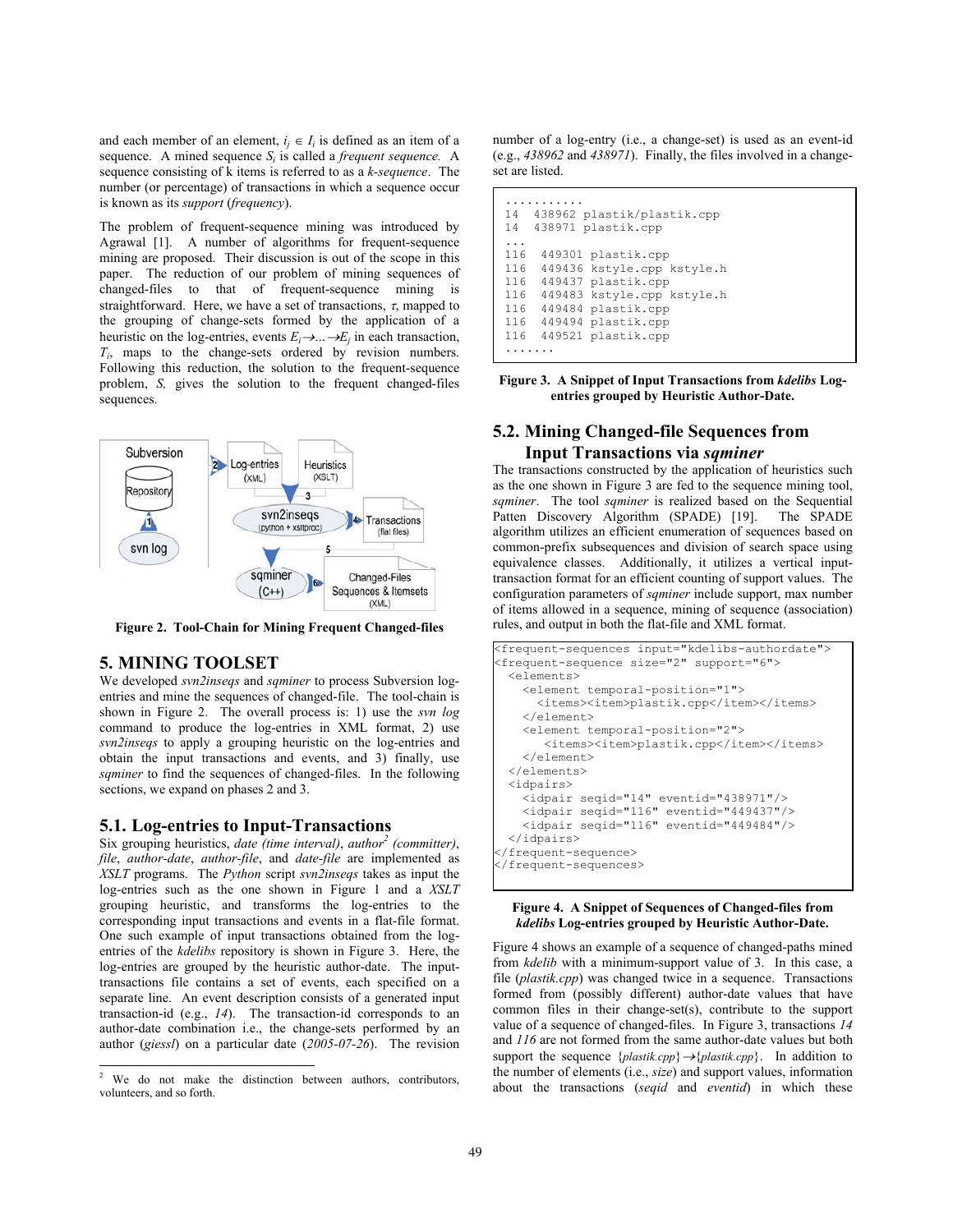sequences are found (i.e., *idpairs*) is also stored. This provides the user (application or human) an additional context for their tasks.

Once we have a sequence, it can easily be reduced to an itemset. For example, if a sequences  $a \rightarrow b$  and  $b \rightarrow a$  are found to have the same support (and/or same *id-pairs*), it can be generalized to an itemset {a, b}. The relationship between itemsets and sequences is one-to-many i.e., it is possible that multiple sequences are reduced to a single itemset. For example, the sequence shown in Figure 4 is reduced to itemset as shown in Figure 5. An itemset is a single element sequence composing of all the items in the corresponding sequence. Notice that our approach produces a multi-set. This information not only gives the items that were involved but also the number of their instances implicitly.

## **6. EVALUATION**

The presented heuristics and mining technique are evaluated on an open source system. The primary interest is to show that our approach is able to find frequent sequences of changed-files.

#### **6.1. Dataset Acquisition**

The considered version history from the *KDE Subversion* repository is shown in Table 1. The dataset was collected on the  $25<sup>th</sup>$  of January 2006. The log-entries were collected separately for each of the *KDE* modules and the entire *KDE*. The *svn log* command was used to extract the logs in *XML* format. Table 1 shows the number of revisions, days these revisions were committed, authors, the number of (unique) files involved in the change-sets (i.e., changed files column), and the number of changes performed in these files. Note that the cumulative sum of an attribute values may not agree with the corresponding value of *KDE* due to common values across modules.

```
<frequent-sequences input="kdelibs-authordate"> 
<frequent-sequence size="2" support="6"> 
   <elements> 
     <element temporal-position="1"> 
        <items> 
          <item>plastik.cpp</item> 
         <item>plastik.cpp</item>
        </items> 
     </element> 
   </elements> 
   <idpairs> 
     <idpair seqid="14" eventid="438971"/> 
     <idpair seqid="116" eventid="449437"/> 
   </idpairs> 
</frequent-sequence> 
</frequent-sequences>
```
**Figure 5. A Snippet of Itemsets of Changed-files from kdelibs Log-entries grouped by Heuristic Author-Date.** 

## **6.2. Application of Heuristics**

After acquiring the dataset, heuristics were applied (*Day, Author*, *File, Author-date*, *Author-file*, and *Day-file*) with the help of a tool *svn2inseqs* and the input files required by *sqminer* were generated*.* A calendar day is mapped to the heuristic *Time-interval*. In this study, log-entries consisting of more than ten files were pruned. This was done to discard noisy change-sets such as those updating the license information. Transactions with a single event were also ignored as there is no temporal ordering found in a singleton transaction.

The number of transactions and events obtained from the application of each of the heuristics is given in

Table 5. The transactions and events maintain the invariant  $|events| \leq |Revisions|$  on account of pruning. The events are distributed among the transactions based on the grouping dictated by the heuristics. Therefore, the *transaction density* (i.e., number of events in a transaction) is directly dependent on the applied grouping heuristic. The above invariant implies that more the number of transactions, lower the transaction density. On the other end less the number of transactions, higher the transaction density. The maximum changed-files sequence size (i.e., number of elements) is less than or equal to the maximum number of events found in a transaction. Based on the above properties, we have the following observations: 1) transactions with high-density values are likely to find long-size sequences of changed-files with a less number of supporting transactions and 2) transactions with low-density values are likely to find small-size sequences of changed-files with a more number of supporting transactions.

**Table 1. Log Information of the** *KDE* **Source-Code Repository** 

| <b>Modules</b>  | Period: (07-25-2005 to 01-25-2006) |             |                |                          |                            |  |  |  |  |  |  |  |
|-----------------|------------------------------------|-------------|----------------|--------------------------|----------------------------|--|--|--|--|--|--|--|
|                 | <b>Revisions</b>                   | <b>Days</b> | <b>Authors</b> | Changed-<br><b>Files</b> | <b>Changes</b><br>in files |  |  |  |  |  |  |  |
| arts            | 3                                  | 2           | 2              | 3                        | 4                          |  |  |  |  |  |  |  |
| kde-common      | 295                                | 125         | 36             | 30                       | 325                        |  |  |  |  |  |  |  |
| kdeaccesibility | 164                                | 71          | 12             | 3129                     | 3684                       |  |  |  |  |  |  |  |
| kdeaddons       | 155                                | 77          | 19             | 3085                     | 3623                       |  |  |  |  |  |  |  |
| kdeadmin        | 91                                 | 53          | 13             | 2979                     | 3396                       |  |  |  |  |  |  |  |
| kdeartwork      | 95                                 | 32          | 10             | 4423                     | 4598                       |  |  |  |  |  |  |  |
| kdebase         | 1493                               | 173         | 90             | 6027                     | 13364                      |  |  |  |  |  |  |  |
| kdebindings     | 129                                | 43          | 6              | 3214                     | 3424                       |  |  |  |  |  |  |  |
| kdeedu          | 886                                | 154         | 37             | 4360                     | 8077                       |  |  |  |  |  |  |  |
| kdegames        | 216                                | 71          | 21             | 3490                     | 4444                       |  |  |  |  |  |  |  |
| kdegraphics     | 509                                | 147         | 22             | 4032                     | 6452                       |  |  |  |  |  |  |  |
| kdelibs         | 3557                               | 184         | 124            | 5262                     | 20604                      |  |  |  |  |  |  |  |
| kdemultimedia   | 185                                | 84          | 24             | 3210                     | 4493                       |  |  |  |  |  |  |  |
| kdenetwork      | 553                                | 132         | 31             | 4860                     | 9012                       |  |  |  |  |  |  |  |
| kdepim          | 1944                               | 181         | 57             | 7522                     | 15990                      |  |  |  |  |  |  |  |
| kdesdk          | 686                                | 157         | 32             | 4178                     | 6727                       |  |  |  |  |  |  |  |
| kdetoys         | 86                                 | 46          | 16             | 2917                     | 3193                       |  |  |  |  |  |  |  |
| kdeutils        | 333                                | 109         | 31             | 3947                     | 5858                       |  |  |  |  |  |  |  |
| kdevelop        | 375                                | 57          | 15             | 6965                     | 9085                       |  |  |  |  |  |  |  |
| kdewebdev       | 19                                 | 16          | 6              | 2920                     | 2950                       |  |  |  |  |  |  |  |
| <b>KDE</b>      | 11170                              | 185         | 230            | 30648                    | 82662                      |  |  |  |  |  |  |  |

## **6.3. Mining Sequences of Changed-Files**

*sqminer* was executed on the transactions of the KDE modules listed in Table 5. The mining of sequences of changed-files was performed on a number of support values. The maximum number of files (i.e., items) in a sequence was set to 20 in all the runs. These support values were selected taking into account the two observations (transaction density) mentioned in the previous section (6.2). Here, the discussion and analysis of the results are limited to a subset of the results. Our intention is to show the distribution of the sequences found in the context of various tool configurations.

Table 6 shows the sequences of changed-files found from the transactions corresponding to the heuristics used in the mining process. The number of sequences (S) found with a configuration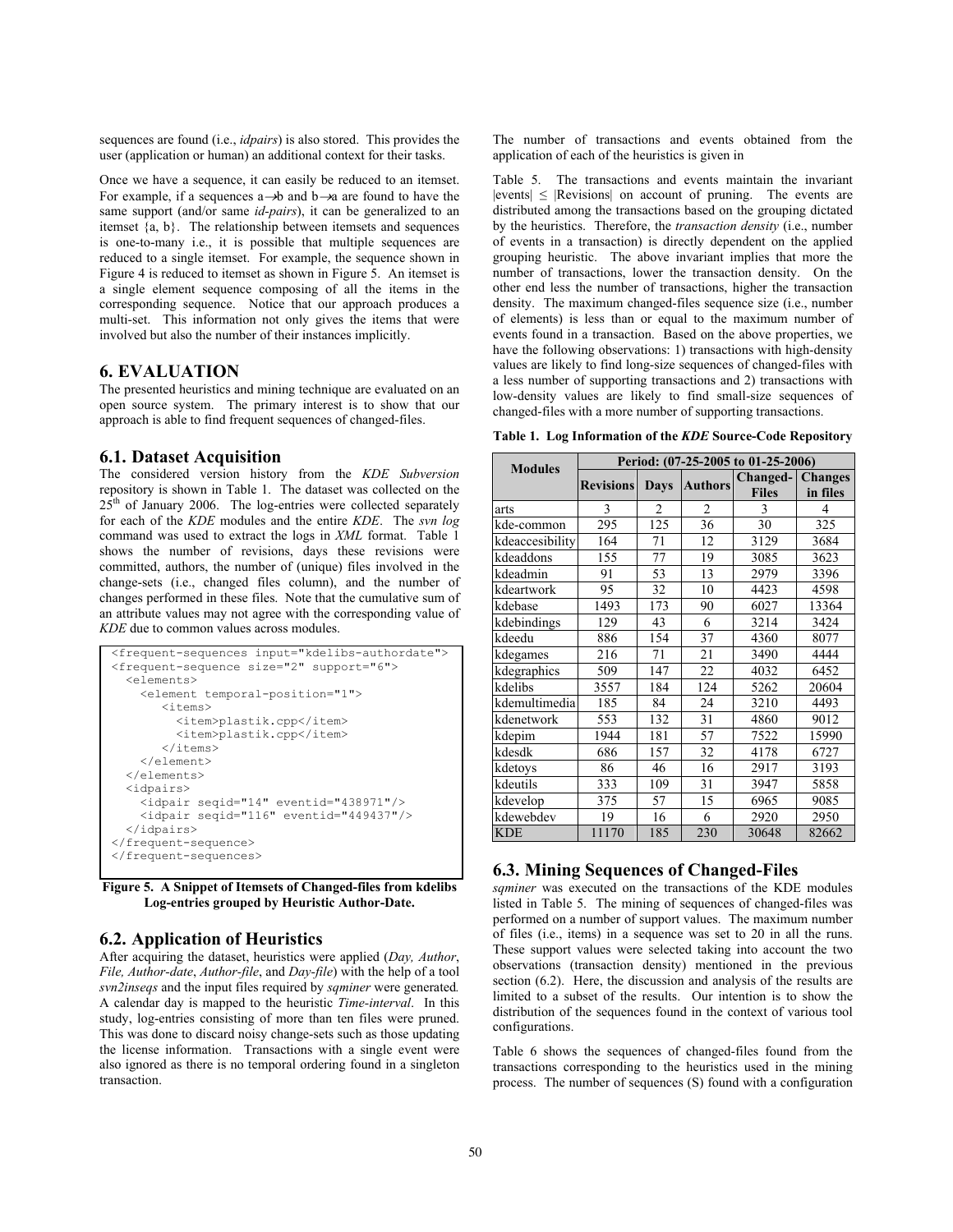of the minimum support ( $\sigma_{min}$ ), the maximum sequence size ( $|E_m|$ ) along with the maximum number of files  $(|\alpha_m|)$ , and the run-time (T) are presented. Sequences were found for a range of minimum support values ( $\sigma_{min}$ ). The heuristics Day and Day-Author found sequences in all the cases. The heuristic Author did not report sequences in three cases. The heuristic File and Author-File did not report sequences in six cases. Finally, the heuristic Day-File did not report any sequences in seven cases. There were no sequences found for *arts, kdewebdev*, and *kdeartwork*.

| kdelibs                         |     | <b>Sequences with no of Elements</b> |    |    |   |   |  |  |                                                 |                |
|---------------------------------|-----|--------------------------------------|----|----|---|---|--|--|-------------------------------------------------|----------------|
|                                 |     | 3s<br>2                              |    | 4  | 5 | 6 |  |  | IS                                              | $ \alpha_{m} $ |
| Day(3)                          |     | 900 1304 593                         |    | 58 |   |   |  |  | 2856                                            |                |
| Author(3)                       |     |                                      |    |    |   |   |  |  | 469 2079 386 644 01 29 19 12 14 27 2 18 15 23 2 | 8              |
| <b>File</b> (15)                | 219 | 98                                   | 23 |    |   |   |  |  | 340                                             | 5              |
| Day-Author(3)                   |     | 717 274                              | 36 |    |   |   |  |  | 1027                                            |                |
| Day-File (15)                   | 44  | 26                                   |    |    |   |   |  |  | 70                                              | 4              |
| <b>Author-File (15)</b> 157 100 |     |                                      | 10 |    |   |   |  |  | 267                                             |                |

**Table 2. Sequences in** *kdelibs*

**Table 3. Comparison of Itemsets and Sequences in** *kdelibs*

|                  | <b>Itemset</b>     |                          | <b>Sequences</b> | <b>Ratio</b>       |       |
|------------------|--------------------|--------------------------|------------------|--------------------|-------|
| kdelibs          | $ \alpha_{\rm m} $ |                          | S                | $ \alpha_{\rm m} $ | S / I |
| Day $(3)$        | 2193               |                          | 2856             |                    | 1.3   |
| Author(3)        | 9575               | 8                        | 15232            | 8                  | 1.6   |
| <b>File</b> (15) | 263                | 5                        | 340              |                    | 1.3   |
| Day-Author(3)    | 907                | 5                        | 1027             |                    | 1.13  |
| Day-File (15)    | 55                 |                          | 70               |                    | 1.27  |
| Author-File (15) | 190                | $\overline{\phantom{1}}$ | 267              |                    | 1.41  |

The results presented in Table 6 shows that sequences of changedfiles are found from the log-entries using our approach. However, it remains to be seen that the supplementary information in sequences is useful. To facilitate the discussion, *kdelibs* is taken as a representative. Table 2 shows the sequences of changed-files found by applying each of the six heuristics and the min-support value (e.g., 3). In case of the heuristic Author*,* more than 15,000 sequences were reported. Further, the distribution of these sequences based on the number of elements it contains is also shown. The maximum number of elements found in sequences was reported to be 8. The maximum number of files found in sequences was also reported to be 8.

These results give interesting insights into the software evolution process used by *kdelib* authors. The long sequences of changedfiles under the heuristic Author indicate that related changes are committed in small increments spreading across multiple changesets (revisions). Furthermore, examining the results under the heuristics Day-Author, the sequences are fewer and relatively smaller in size. This means that related changes are typically not committed on the same day and by the same author. This information leads to the hypothesis that related changes for a highlevel modification (e.g., feature or bug-fix) are performed in incremental steps. Even if this hypothesis is not verified, we at least have the historical dependencies between high-level changes.

Moreover, the importance of ordering can be seen for tasks such as assisting a developer with the software-change process. For example, if a sequence consisting of eight elements is treated as an itemset, number of candidates of the combinatorial order may need to be considered. This may lead to lack of precision as many of these combinations may turn-out to be false-positives.

Based on the prior discussion, we provided a case for sequences giving more concise information for tasks such as softwarechange prediction. However, there is a possibility of a large number of sequences (combinatorial order) being produced compared to itemsets. Our approach facilitates decision-making on this issue. The sequences are also reduced to itemsets and output by *sqminer*. Table 3 facilitates the comparison of sequences and itemsets of changed-files for *kdelibs*. In this case, the number of sequences is less than twice the number of itemsets. Each itemset is essentially ordered. Therefore, our approach serves both the generalization (itemsets) and specialization (sequences) cases.

| kdelibs       | <b>Sequences</b>                                                                           |  |  |  |  |  |  |
|---------------|--------------------------------------------------------------------------------------------|--|--|--|--|--|--|
|               | $\{range.h\} \rightarrow \{katedocument.cpp, katedocument.h\}$                             |  |  |  |  |  |  |
| Day<br>(3)    | {KDE4PORTING.html }<br>$\rightarrow$ { kstringhandler.cpp, kstringhandler.h }              |  |  |  |  |  |  |
| Author<br>(3) | {generic.py} $\rightarrow$ {openssl.py}                                                    |  |  |  |  |  |  |
| Day-Author    | $\{kstyle.h\} \rightarrow \{plastik.cpp\} \rightarrow \{kstyle.cpp\}$                      |  |  |  |  |  |  |
| (3)           | { kateregression.cpp } $\rightarrow$ { kateregression.cpp }<br>$\rightarrow$ { range.cpp } |  |  |  |  |  |  |

**Table 4. Example of Sequences of Changed-Files in** *kdelibs*

We conclude this section, with examples of sequences found in *kdelibs* as shown in Table 4. The sequence shown in the heuristics *Day* is partially ordered. The file *range.h* changed before *katedocument.cpp* and *kdatedocument.h.* However, the order of changes between *katedocument.cpp* and *kdatedocument.*h is undecided. The sequence in the *Day-Author* demonstrates the ordering between an interface file (*kstyle.h*) and an implementation file (*kstyle.cpp*).

### **7. RELATED WORK**

We briefly discuss approaches utilizing information found in source-code repositories maintained by tools such as *CVS* and *Subversion* with a focus on software changes.

Zimmerman et al [20, 21] used *CVS* logs for detecting evolutionary coupling between source-code entities. They employed sliding window heuristics to estimate the atomic commits (change-sets). Association-rules based on itemset mining were formed from the change-sets and used for changeprediction. Yang et al [18] used a similar technique for identifying files that frequently change together. Gall et al [8] used window-based heuristics on *CVS* logs for uncovering logical couplings and change patterns, and German et al [9] for studying characteristics of different types of changes. Hassan et al [11] analyzed *CVS* logs for software-change prediction.

Van Rysselberghe et al [16] utilized *CVS* logs in their approach to find frequently applied changes and presented a 2D visualization technique to help recognize change-relevant information [17]. Bieman et al [3] used logs from software repositories to assist in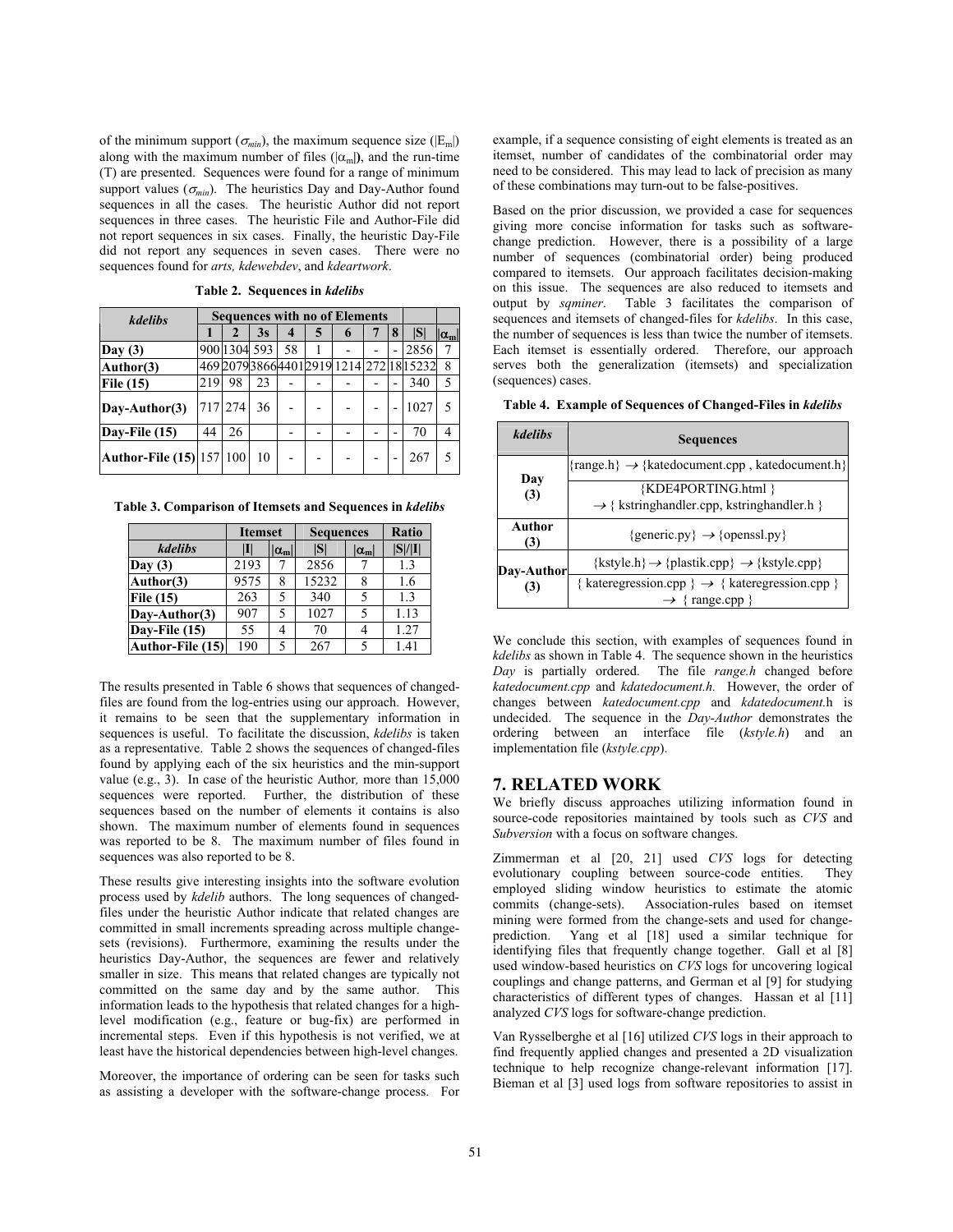the computation of metrics for detecting change-prone classes. Burch et al [4] presented a tool that supports visualization of association rules and sequence rules. However, a very little information is provided on how *CVS* transactions are processed and sequences are mined. Beyer et al [2].used the log information in visualizing clusters of frequently occurring co-changes. DinhTrong et al [6] used *CVS* logs for validating previously developed hypotheses on successful open source development. Chen et al [5] incorporated the *CVS* commit messages in their source-code search tool. El-Ramly et al [7] used sequence mining to detect patterns of user activities from the system-user interaction data.

| <b>Modules</b>  |              |              | (No. of Transactions, No. of Events) |              |              |                    |
|-----------------|--------------|--------------|--------------------------------------|--------------|--------------|--------------------|
|                 | Day          | Author       | File                                 | Day-Author   | Day-File     | <b>Author-File</b> |
| arts            | (1, 2)       | (1,2)        | (0, 0)                               | (1, 2)       | (0, 0)       | (0, 0)             |
| kde-common      | (72, 242)    | (8, 267)     | (11, 38)                             | (64, 168)    | (5, 10)      | (9, 26)            |
| kdeaccesibility | (35, 111)    | (6, 137)     | (63, 212)                            | (31, 93)     | (12, 27)     | (57, 170)          |
| kdeaddons       | (31, 104)    | (8, 133)     | (52, 173)                            | (29, 94)     | (18, 36)     | (44, 150)          |
| kdeadmin        | (18, 51)     | (6, 73)      | (33, 84)                             | (16, 46)     | (9, 18)      | (26, 60)           |
| kdeartwork      | (13, 68)     | (5, 80)      | (17, 40)                             | (13, 64)     | (10, 22)     | (15, 35)           |
| kdebase         | (157, 1348)  | (63, 1337)   | (484, 1501)                          | (235, 1049)  | (119, 256)   | (349, 879)         |
| kdebindings     | (21, 94)     | (4, 111)     | (17, 121)                            | (21, 86)     | (18, 64)     | (20, 118)          |
| kdeedu          | (123, 752)   | (25, 760)    | (344, 1371)                          | (164, 626)   | (168, 424)   | (331, 1104)        |
| kdegames        | (32, 156)    | (9, 178)     | (54, 154)                            | (30, 139)    | (8, 16)      | (46, 104)          |
| kdegraphics     | (109, 427)   | (14, 453)    | (131, 520)                           | (96, 335)    | (41, 95)     | (122, 429)         |
| kdelibs         | (182, 3304)  | (89, 3271)   | (911, 3757)                          | (605, 2720)  | (420, 977)   | (719, 2281)        |
| kdemultimedia   | (37, 116)    | (13, 146)    | (55, 175)                            | (37, 100)    | (8, 16)      | (54, 128)          |
| kdenetwork      | (95, 456)    | (25, 482)    | (194, 648)                           | (104, 390)   | (70, 146)    | (152, 464)         |
| kdepim          | 166, 1668    | (46, 1671)   | (686, 2186)                          | (330, 1365)  | (203, 444)   | (557, 1563)        |
| kdesdk          | (125, 618)   | (19, 637)    | (145, 486)                           | (141, 517)   | (53, 121)    | (132, 427)         |
| kdetoys         | (20, 58)     | (6, 70)      | (42, 132)                            | (17, 49)     | (14, 28)     | (36, 115)          |
| kdeutils        | (63, 251)    | (22, 281)    | (126, 437)                           | (66, 212)    | (55, 126)    | (106, 344)         |
| kdevelop        | (28, 294)    | (9, 309)     | (177, 713)                           | (32, 282)    | (170, 592)   | (170, 676)         |
| kdewebdev       | (2, 4)       | (3, 12)      | (6, 12)                              | (2, 4)       | (0, 0)       | (0, 0)             |
| <b>KDE</b>      | (185, 10092) | (183, 10047) | (3373, 12142)                        | (1659, 8753) | (1274, 2954) | (2773, 8496)       |

**Table 5. Transactions formed by Application of Grouping Heuristics on the Log Information of the** *KDE* **Source-Code Repository** 

**Table 6. Sequences found from the Log Information of the** *KDE* **Source-Code Repository** 

|                 | $ S -$ No. of Sequences, $ E_m $ ( $ \alpha_m $ )- Max Element-Size (Max) Item-size, and $\sigma_{min}$ used in Mining, |                             |       |              |                          |                          |              |                          |     |                             |         |       |                       |          |       |                      |                                |                          |
|-----------------|-------------------------------------------------------------------------------------------------------------------------|-----------------------------|-------|--------------|--------------------------|--------------------------|--------------|--------------------------|-----|-----------------------------|---------|-------|-----------------------|----------|-------|----------------------|--------------------------------|--------------------------|
|                 | T – Run-time in Seconds                                                                                                 |                             |       |              |                          |                          |              |                          |     |                             |         |       |                       |          |       |                      |                                |                          |
| <b>Modules</b>  |                                                                                                                         | Day                         |       |              | <b>Author</b>            |                          | File         |                          |     | Day-Author                  |         |       | Dav-File              |          |       | <b>Author-File</b>   |                                |                          |
|                 | S <br>$(\sigma min)$                                                                                                    | $ \mathbf{E}_{\mathbf{m}} $ | T.    | S <br>(σmin) | $ E_m $                  | T.                       | S <br>(σmin) | $ \mathbf{E}_{m} $ T.    |     | S <br>(σmin`                | $ E_m $ | T.    | S <br>( <i>omin</i> ) | $ E_m $  | T.    | S <br>$(\sigma min)$ | $ \mathbf{E}_{\mathbf{m}} $ T. |                          |
| kde-common      | 30(3)                                                                                                                   | 3(3)                        | $<$ 1 | 223(3)       | 6(6)                     | 6                        | $\theta$     |                          |     | 15(3)                       | 2(2)    | $<$ 1 | $\Omega$              |          |       | $\theta$             |                                |                          |
| kdeaccesibility | 22(3)                                                                                                                   | 2(2)                        | <1    | 1(3)         | 1(1)                     | <1                       | 44(10)       | 1(3) < 1                 |     | 12(3)                       | 2(2)    | $<$ 1 | $\theta$              |          |       | 19(10)               | 1(2) < 1                       |                          |
| kdeaddons       | 14(3)                                                                                                                   | 1(7)                        | $<$ 1 | 1(3)         | 1(1)                     | <1                       | -            | $\overline{\phantom{a}}$ |     | 137(3)                      | 1(7)    | $<$ 1 | 31(10)                | 1(5)     | $<$ 1 | $\Omega$             | $\overline{\phantom{a}}$       | $\overline{\phantom{0}}$ |
| kdeadmin        | 5(3)                                                                                                                    | 1(1)                        | $<$ 1 | $\Omega$     | $\overline{\phantom{a}}$ |                          | 1(10)        | 1(1)                     | <   | 5(3)                        | 1(1)    | $<$ 1 | $\Omega$              |          |       | $\Omega$             |                                |                          |
| kdebase         | 309(3)                                                                                                                  | 2(2)                        | 8     | 216(3)       | 3(4)                     | 35                       | 3(25)        | 1(1)                     | <   | 193(3)                      | 2(2)    |       | 1(10)                 | 1(1)     | l<1   | $\Omega$             |                                |                          |
| kdebindings     | 31(3)                                                                                                                   | 2(3)                        | $<$ 1 | $\Omega$     |                          | $\overline{\phantom{0}}$ | $\Omega$     |                          |     | 27(3)                       | 2(3)    | $<$ 1 | 4(10)                 | 1(1)     | ∣<1   | 2(10)                | $1(1)$ <1                      |                          |
| kdeedu          | 518(3)                                                                                                                  | 3(4)                        | 3     | 1152(3)      | 5(6)                     | 7                        | 11(25)       | 2(2)                     |     | 390(3)                      | 3(3)    |       | 4(25)                 | 1(1)     | $<$ 1 | 11(25)               | 2(2) < 1                       |                          |
| kdegames        | 12(3)                                                                                                                   | 2(2)                        | $<$ 1 | 6(3)         | 2(2)                     | $<$ 1                    | 5(10)        | 1(2)                     | l<1 | 8(3)                        | 2(2)    | $<$ 1 | $\Omega$              |          |       | 1(10)                | 1(1) < 1                       |                          |
| kdegraphics     | 138(3)                                                                                                                  | 3(3)                        | $<$ 1 | 55(3)        | 3(4)                     |                          | $\theta$     |                          |     | 103(3)                      | 2(4)    | $<$ 1 | 4(10)                 | 1(1)     | ık1   | 1(25)                | 1(1) < 1                       |                          |
| kdelibs         | 2856(3)                                                                                                                 | $5(5)$ 427                  |       | 15232(3)     |                          | $8(8)$ 2247              | 39(25)       | 2(2)                     |     | 10 1027(3)                  | 3(4)    | 23    | 19(25)                | 2(3)     | l<1   | 36(25)               | 2(2)                           | $\overline{2}$           |
| kdemultimedia   | 19(3)                                                                                                                   | 1(2)                        | $<$ 1 | 35(3)        | 4(4)                     | <1                       | 17(10)       | 1(3)                     | <1  | 17(3)                       | 1(1)    | $<$ 1 | $\Omega$              |          |       | 23(10)               | 1(4)                           | $\leq$ 1                 |
| kdenetwork      | 215(3)                                                                                                                  | 2(5)                        |       | 67(3)        | 2(2)                     | <1                       | $\Omega$     | $\blacksquare$           |     | 186(3)                      | 2(5)    |       | 163(10)               | 2(7) < 1 |       | $\Omega$             |                                |                          |
| kdepim          | 770(3)                                                                                                                  | 3(3)                        | 17    | 749(3)       | 6(7)                     | 20                       | 7(25)        | 1(1)                     | <   | 634(3)                      | 2(4)    | 3     | $\Omega$              |          |       | 4(25)                | 1(1) < 1                       |                          |
| kdesdk          | 102(3)                                                                                                                  | 3(3)                        | $<$ 1 | 12(3)        | 2(3)                     | <1                       | $\Omega$     | $\overline{\phantom{a}}$ |     | 79(3)                       | 3(3)    | $<$ 1 | 2(10)                 | 1(1) < 1 |       | $\Omega$             |                                |                          |
| kdetoys         | 9(3)                                                                                                                    | 1(2)                        | $<$ 1 | $\Omega$     | $\overline{\phantom{a}}$ | $\overline{\phantom{a}}$ | 1528(10)     | 2(9)                     | 2   | 7(3)                        | 1(1)    | $<$ 1 | $\Omega$              |          |       | 1527(10)             | 2(9)                           | $\overline{4}$           |
| kdeutils        | 87(3)                                                                                                                   | 3(3)                        | $<$ 1 | 20(3)        | 2(2)                     | <1                       | 1(25)        | 1(1)                     | <1  | 70(3)                       | 3(3)    | $<$ 1 | 35(10)                | 2(3)     | ∣<1   | 75(10)               | 3(4)                           |                          |
| kdevelop        | 88(3)                                                                                                                   | 3(4)                        | <1    | 2(3)         | 1(1)                     | $<$ 1                    | 2(25)        | 2(2)                     |     | 82(3)                       | 3(4)    | <1    | 2(25)                 | 2(2)     |       | 2(25)                | 2(2)                           |                          |
| <b>KDE</b>      | 119(10)                                                                                                                 | 2(3)                        | 13    | 14(10)       | 2(2)                     | $\mathfrak{D}$           | 61(25)       |                          |     | $2(2)$  15 4301(3) 3(4) 350 |         |       | 23(25)                | 2(3)     |       | 52(25)               | $2(2)$ 4                       |                          |